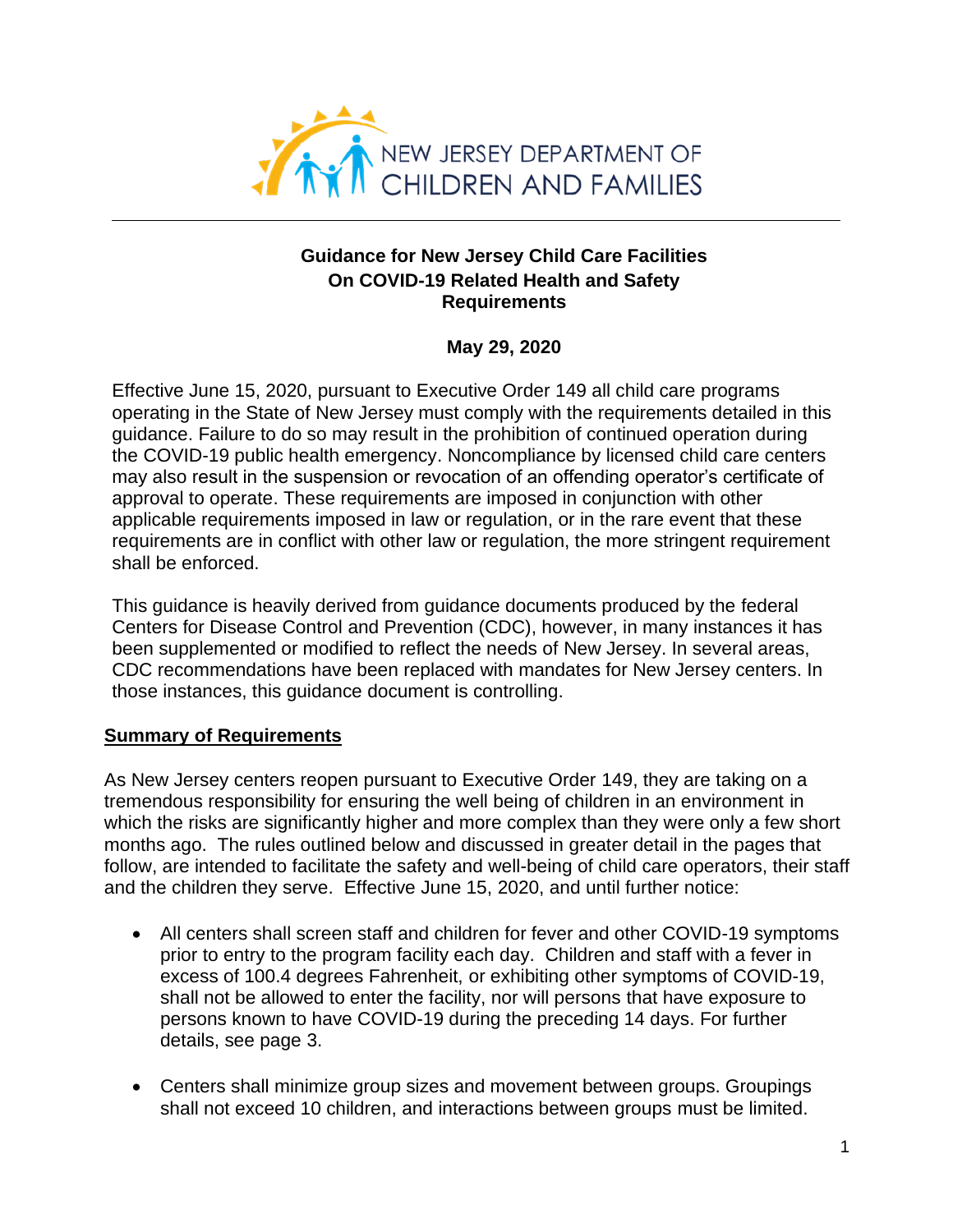Staff shall be assigned to and remain with one group. For further details, see page 5.

- Programs shall ensure that the spacing of groups within the facility allows for ten feet of separation between groups at all times, including sleeping and play periods. Outdoor play shall be scheduled in staggered shifts. See page 5 for details.
- Centers shall take steps to preclude crowding at pick up and drop off times. Centers are strongly encouraged to schedule and stagger these times. See page 5 for details.
- Sharing of supplies, food, toys and other items must be strictly limited. Centers shall ensure an adequate supply of school, art and other supplies to preclude the need for sharing of items. Children's belongings shall be kept separate in individual storage bins or cubbies and sent home each day for washing. For details, see page 6.
- Field trips and other off-site activities are prohibited, with the exception of activities within walking distance of the facility, as long as social distancing can be maintained throughout. For more details, see page 6.
- Close person to person contact (hugging, wrestling, games involving touching or tagging) shall be strictly limited and discouraged. For details, see page 6.
- Staff shall be required to wear cloth masks while working unless doing so would inhibit the individual's health. If a staff member refuses to a wear a cloth face covering for non-medical reasons and if such covering cannot be provided to the staff person at the point of entry, the center must decline to allow them to enter. When feasible, children shall wear face coverings within the facility. Cloth face coverings should NOT be put on children under age two because of the danger of suffocation. For details, see page 6.
- Centers shall continue to teach and reinforce healthy hygiene practices to prevent the spread of COVID-19. See page 7 for details.
- Visitors shall not be permitted to enter the center during operating hours, with the exception of emergency or law enforcement personnel in their official capacity, and Department of Children and Families personnel for child protection or child care licensing purposes. All others, including persons providing maintenance or repair services, prospective customers, prospective employees, entertainers or speakers, and third-party therapists or service providers shall be required to visit the facility after operating hours. For details, see page 7.
- Centers shall implement enhanced cleaning and sanitation practices. For more details, see page 8.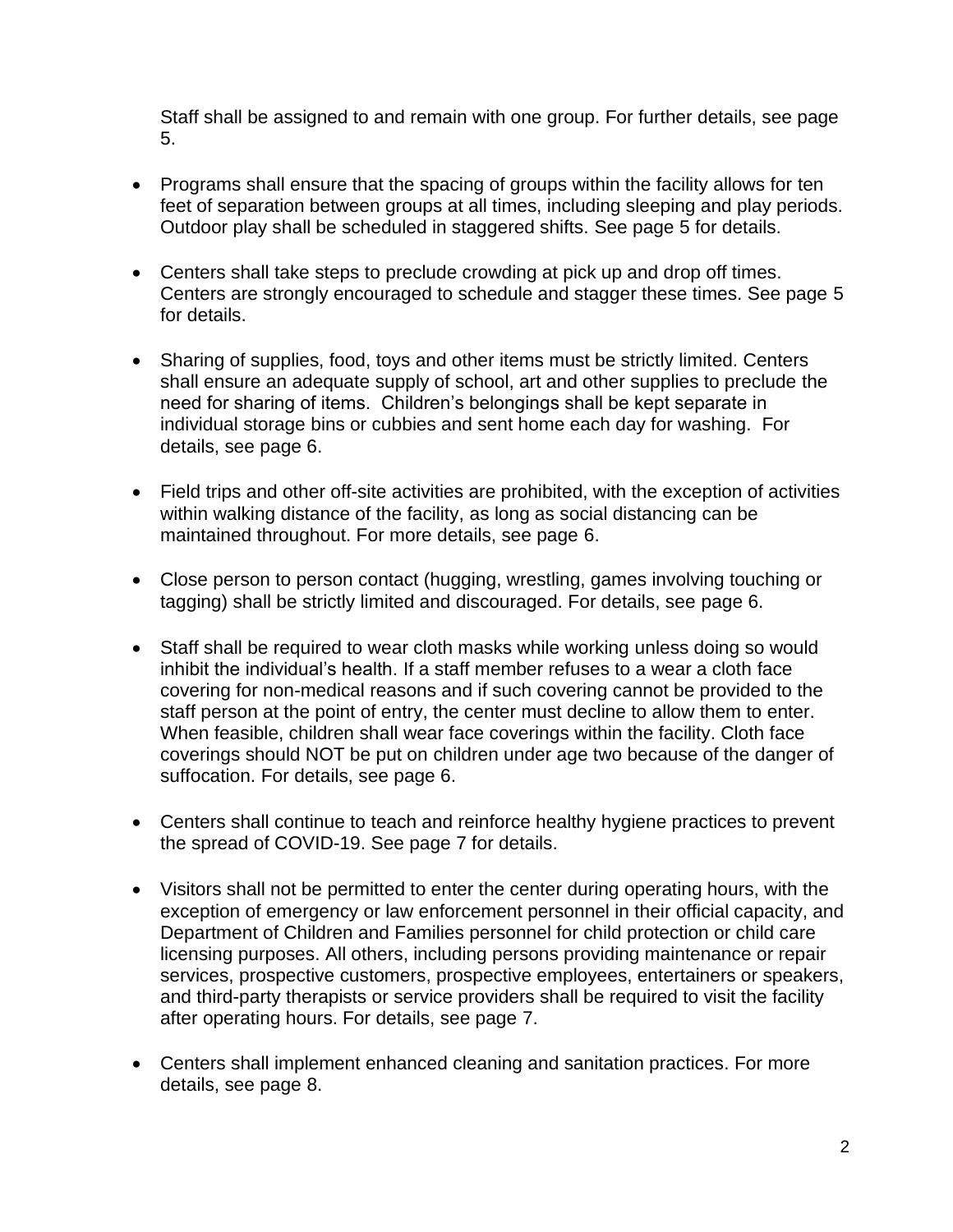- Centers shall plan for and abide by procedures detailed herein for response to COVID-19 exposure in the center. Centers shall immediately notify their county department of health and the DCF Office of Licensing of any known or suspected COVID-19 exposure in the program facility. See page 9 for details.
- Licensed centers shall complete the DCF Office of Licensing daily log (See attached example of the online form) each day by 11:00 AM. See page 10 for details.
- Required notices and wall signs are attached to this guidance. Centers shall ensure that these are posted as indicated on entry and exit doors, in diapering areas, and in restrooms. See page 10 for details.

# **Screening and Admittance**

Persons that have a fever of 100.4 $^{\circ}$  (38.0 $^{\circ}$ C) or above or other signs of illness shall not be admitted to the facility. Encourage parents to be on the alert for signs of illness in their children and to keep them home when they are sick.

Children and staff must be screened for fever or signs of COVID-19 illness prior to entry to the program. An area, outdoors or in the immediate entryway of the facility, must be designated for screening. Indoor screening areas must be separated from the program facility by walls or physical barriers. Outdoor screening areas must be sufficiently sheltered to allow utilization during inclement weather. In-car screening is permissible. Social distancing or physical barriers should be used to eliminate or minimize exposure risk during screening.

Licensed centers must include the information collected during the screening process in the daily log report to the Office of Licensing. See page 10 for more details.

DCF has approved two permissible screening methods, based on examples outlined by the CDC. Centers shall utilize whichever method they prefer.

## Method 1: Reliance on Social Distancing

- Ask parents/guardians to take their child's temperature upon arrival at the facility. Upon their arrival, stand at least 6 feet away from the parent/guardian and child.
- Ask the parent/guardian to confirm that the child does not have fever, shortness of breath or cough.
- Make a visual inspection of the child for signs of illness, which could include flushed cheeks, rapid breathing or difficulty breathing (without recent physical activity), fatigue, or extreme fussiness.

Staff does not need to wear any personal protective equipment (PPE) beyond cloth masks during this process if they can maintain a distance of 6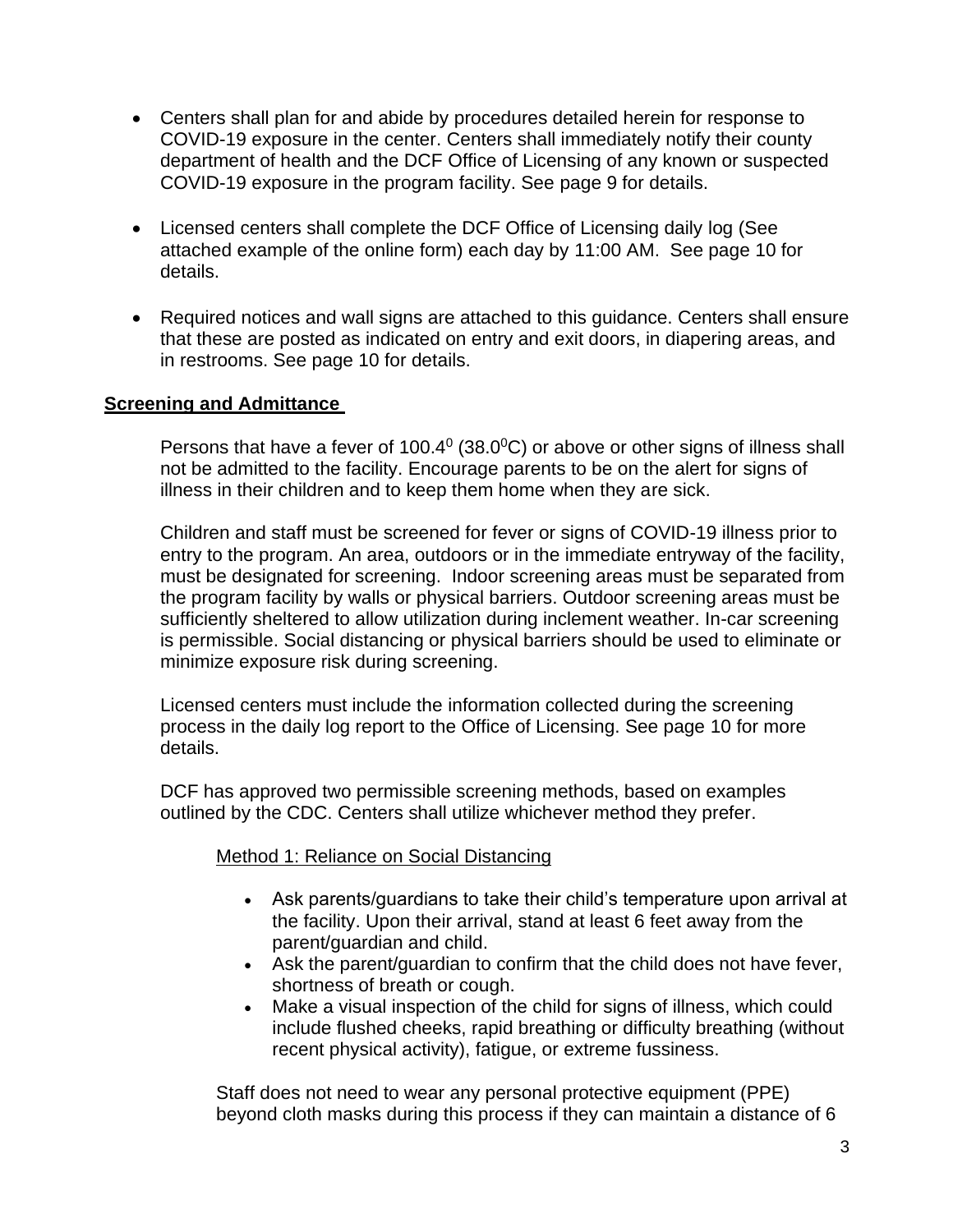feet.

# Method 2: Reliance on Barrier/Partition Controls

- Stand behind a physical barrier, such as a glass or plastic window or partition that can serve to protect the staff member's face and mucous membranes from respiratory droplets that may be produced if the child being screened sneezes, coughs, or talks.
- Make a visual inspection of the child for signs of illness, which could include flushed cheeks, rapid breathing or difficulty breathing (without recent physical activity), fatigue, or extreme fussiness.
- Conduct temperature screening (follow steps below)
	- o Perform hand hygiene before and after putting on gloves.
	- o Wash your hands with soap and water for 20 seconds. If soap and water are not available, use a hand sanitizer with at least 60% alcohol.
- Put on disposable gloves.
- Check the child's temperature, reaching around the partition or through the window.
- Make sure your face stays behind the barrier at all times during the screening.
- If performing a temperature check on multiple individuals, ensure that you use a clean pair of gloves for each child and that the thermometer has been thoroughly cleaned in between each check.
- If you use disposable or non-contact (temporal) thermometers and you did not have physical contact with the child, you do not need to change gloves before the next check.
- If you use non-contact thermometers, clean them with an alcohol wipe (or isopropyl alcohol on a cotton swab) between each client. You can reuse the same wipe as long as it remains wet.

## **Group Sizes and Social Distancing**

Children shall be grouped into groups of no more than 10. Classes shall include the same group of children each day, to the greatest extent possible, and, also to the greatest extent possible, the same staff shall be assigned to care for each group, each day. Groups shall congregate not less than 10 feet in all directions from other groups or be separated by walls or other physical partitions. Combining or mixing groups shall not be permitted.

Spacing of groups may be reduced to six feet during nap or sleep periods, if necessary. Cots or bedding shall be positioned alternatively head-to-toe to minimize potential virus transmission between children.

Use of shared spaces (entry ways, restrooms) shall be carefully controlled to ensure that children and staff maintain at least six feet of separation from children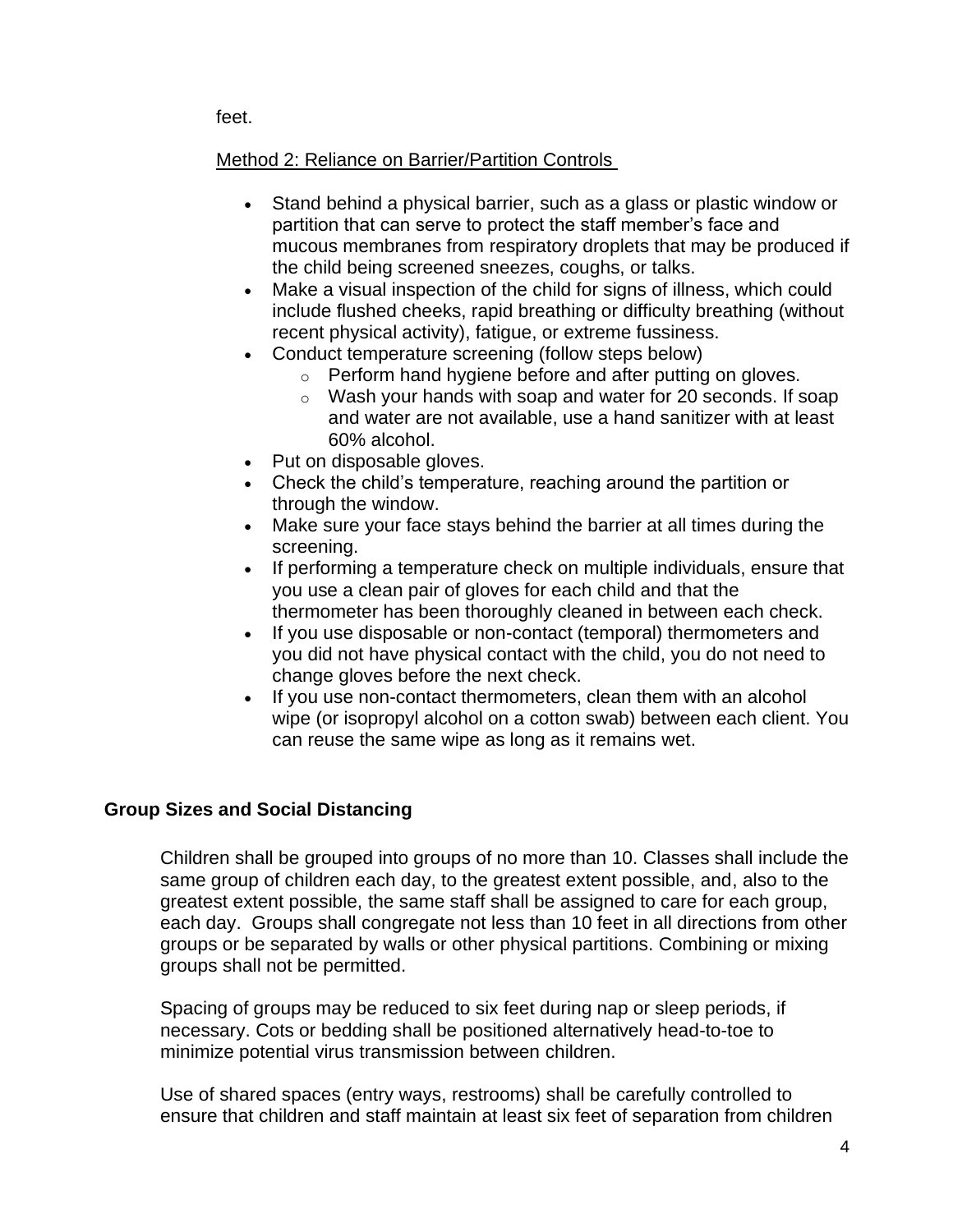or staff from other groups. Floor markings, physical partitions or other safeguards should be used as necessary. Non-essential shared spaces, such as game rooms or dining areas, should be closed, if possible; if this is not possible, the use of these shall be staggered and the spaces shall be disinfected between uses.

Outdoor play time on shared playgrounds shall be staggered to prevent mixing between groups. Simultaneous use of outdoor play spaces is permissible if at least six feet of separation can be maintained between groups, and centers are encouraged to partition available space, where possible, to allow for increased outdoor play time. Children and staff must wash their hands upon returning from outdoor play.

Procedures shall be implemented to prevent crowding at pick up and drop off. Though the methods of achieving this will vary depending on the physical lay out of each center, centers shall, at a minimum, prohibit the entry of parents or others into any entry vestibule or pick up area in excess of the number that can be accommodated with at least six feet of distance between persons. It is highly recommended that centers prohibit any entry of parents into the facility and, instead, walk children to cars or waiting parents outside the building.

Staff shall be required to wear cloth masks while working unless doing so would inhibit the individual's health. If a staff member refuses to a wear a cloth face covering for non-medical reasons and if such covering cannot be provided to the staff person at the point of entry, the center must decline to allow them to enter.

When feasible, children shall be encouraged to wear cloth face coverings within the center. Cloth face coverings should NOT be put on children under age two because of the danger of suffocation and should never be placed on a child during nap or sleep periods..

Meals and snacks shall be provided in the classroom or area where groups are regularly situated to avoid congregating in large groups. If meals must be provided in a lunchroom, stagger mealtimes, arrange tables to ensure that there is at least six feet of space between groups, and clean tables between lunch shifts. Family style meals are prohibited.

Centers shall ensure that staff are conscious of how they deliver food and handle silverware and plates (recommend disposables). When handling do not touch food contact surfaces and ready to eat food without gloves, or utensils.

Centers providing or contracting for the provision of transportation to child care facilities shall maximize space between riders (e.g. one rider per seat in every other row).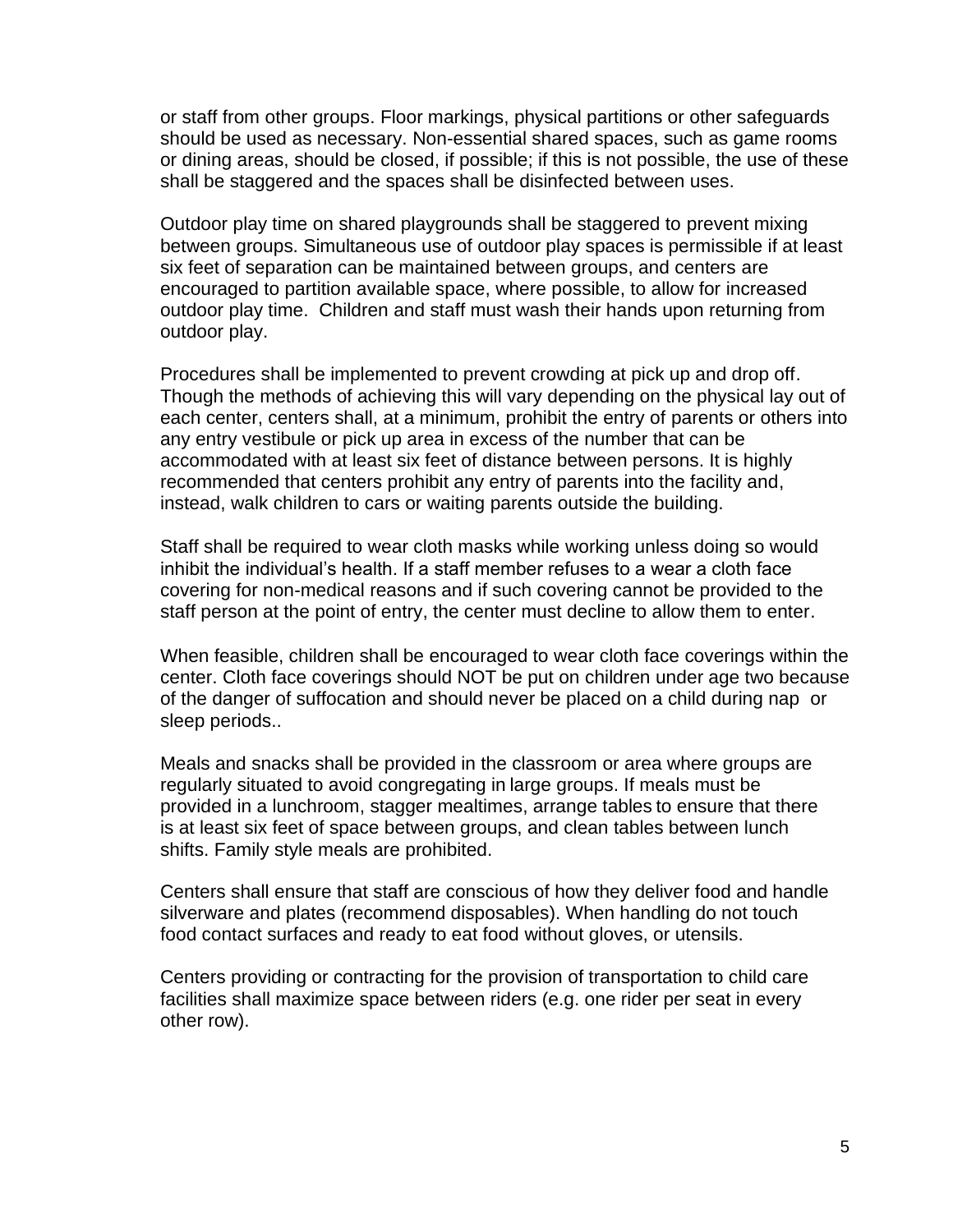## **Activities**

Field trips and other off-site activities are prohibited, with the exception of off-site activities within walking distance of the facility, if social distancing can be maintained throughout. Permissible activities may include, for example, hikes, or walks to nearby parks.

Close person to person contact (hugging, wrestling, games involving touching or tagging) shall be strictly limited. Centers should not punish otherwise ageappropriate behavior, but should make clear that extra caution is necessary at this time.

Activities that are likely to bring children into close contact should be cancelled or modified. For example, games and sports involving direct physical contact or shared equipment (football, baseball) should be replaced with no contact activities or sports (running races, aerobics).

Sharing of supplies, food, toys and other high touch items (art supplies, school supplies, equipment etc.) must be strictly limited. Centers shall ensure an adequate supply of school, art and other supplies to preclude the need for sharing of items. Children's belongings shall be kept separate in individual storage bins or cubbies and sent home each day for washing. If items must be shared, they shall be used by one group at a time and cleaned and disinfected between uses.

External entertainers and visitors shall not be permitted access to the center.

#### **Visitors**

Visitors shall not be permitted to enter the center during operating hours, with the exception of emergency or law enforcement personnel in their official capacity, Department of Children and Families personnel for child protection or child care licensing purposes, and persons providing emergency repair services within the center that cannot be reasonably delayed until the center is closed. All others, including persons providing non-emergency maintenance or repair services, prospective customers, prospective employees, entertainers or speakers, and thirdparty therapists or service providers shall be required to visit the facility after operating hours.

Unless precluded by emergency circumstances, visitors to the facility shall be subject to the same screening procedures as children and staff, and shall be denied admission on the same basis unless the center is legally precluded from denying access (e.g. a law enforcement agent with an appropriate warrant).

To the greatest extent feasible, unless the purpose of the authorized outside visitor is to observe the care provided to children (e.g. a DCF licensing inspector), all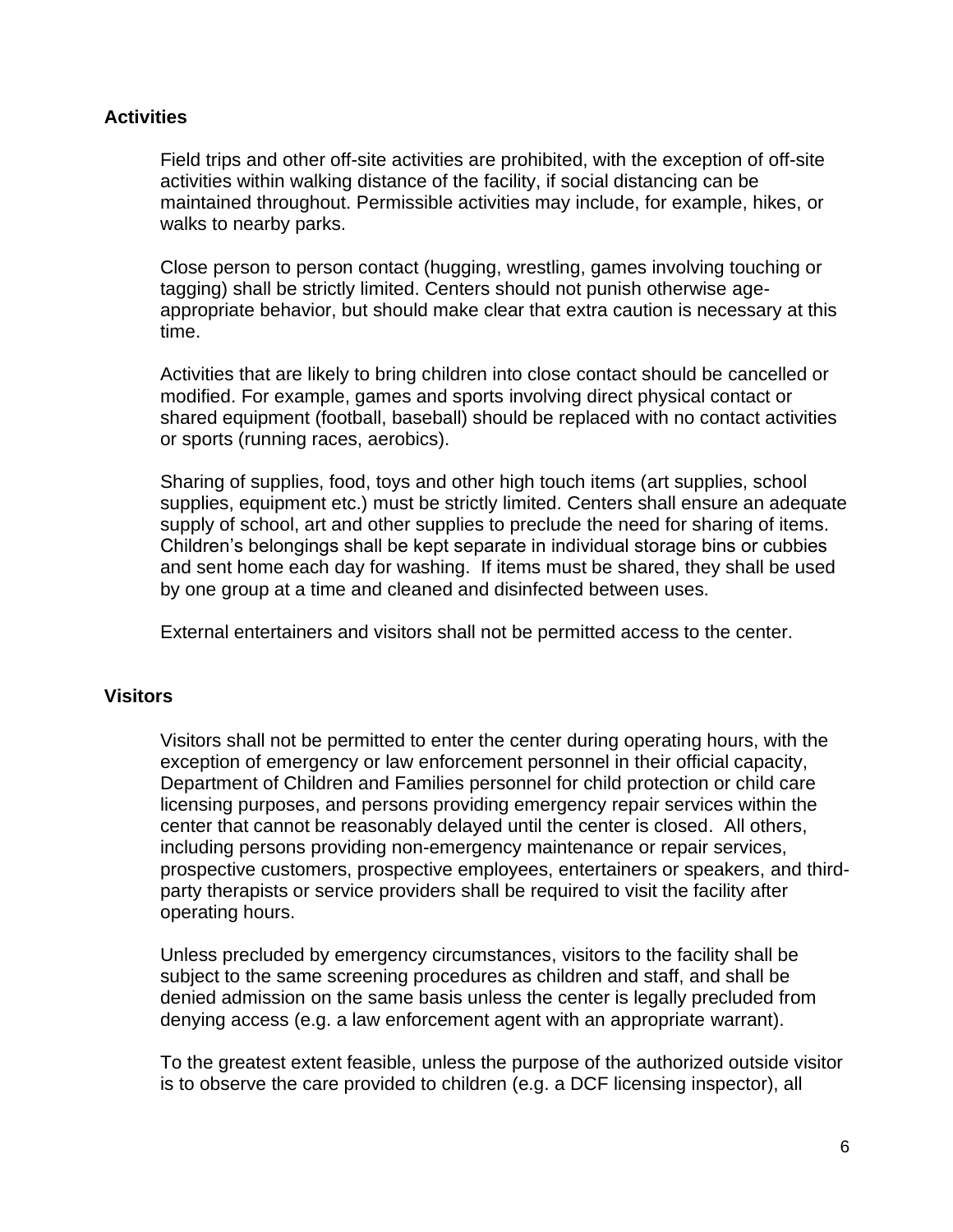reasonable efforts should be made to minimize visitor contact with children and staff.

Visitors shall be required to wear cloth masks while visiting the center unless doing so would inhibit the individual's health. If a visitor refuses to a wear a cloth face covering for non-medical reasons and if such covering cannot be provided to the individual by the business at the point of entry, the center must decline to allow them to enter.

### **Promoting Healthy Hygiene Practices**

Centers shall teach and reinforce washing hands and covering coughs and sneezes among children and staff.

Centers shall teach and reinforce use of cloth face coverings among children, where appropriate, and staff. Face coverings are most essential at times when social distancing is not possible. Staff and children should be frequently reminded not to touch the face covering and to wash their hands frequently.

Centers shall have adequate supplies to support healthy hygiene behaviors, including soap, hand sanitizer with at least 60 percent alcohol (for staff and older children who can safely use hand sanitizer), and tissues.

Children and staff shall practice frequent hand washing with soap and water for at least 20 seconds, and shall be required to wash their hands upon arriving at the center, when entering the classroom, before meals or snacks, after outside time, after going to the bathroom, and prior to leaving for home. Children should be monitored to ensure proper technique.

Centers shall set up hand hygiene stations at the entrance to the facility so that children can clean their hands before entering.

When washing, feeding or holding infants and toddlers:

- Child care providers can protect themselves by wearing a large button-down, long-sleeved shirt or smock and by wearing long hair up off the collar. The shirt must be changed if there are secretions on it and staff shall wash their hands after changing.
- Staff shall wash their neck, hands, and anywhere touched by a child's secretions.
- Staff shall change the child's clothes if secretions are on the child's clothes.
- All contaminated clothes should be placed in a plastic bag or washed in a washing machine. Infants, toddlers and providers should have multiple changes of clothes on hand.

#### **Enhanced Cleaning and Sanitation Procedures**

Centers shall increase the frequency of cleaning toys, equipment, and surfaces,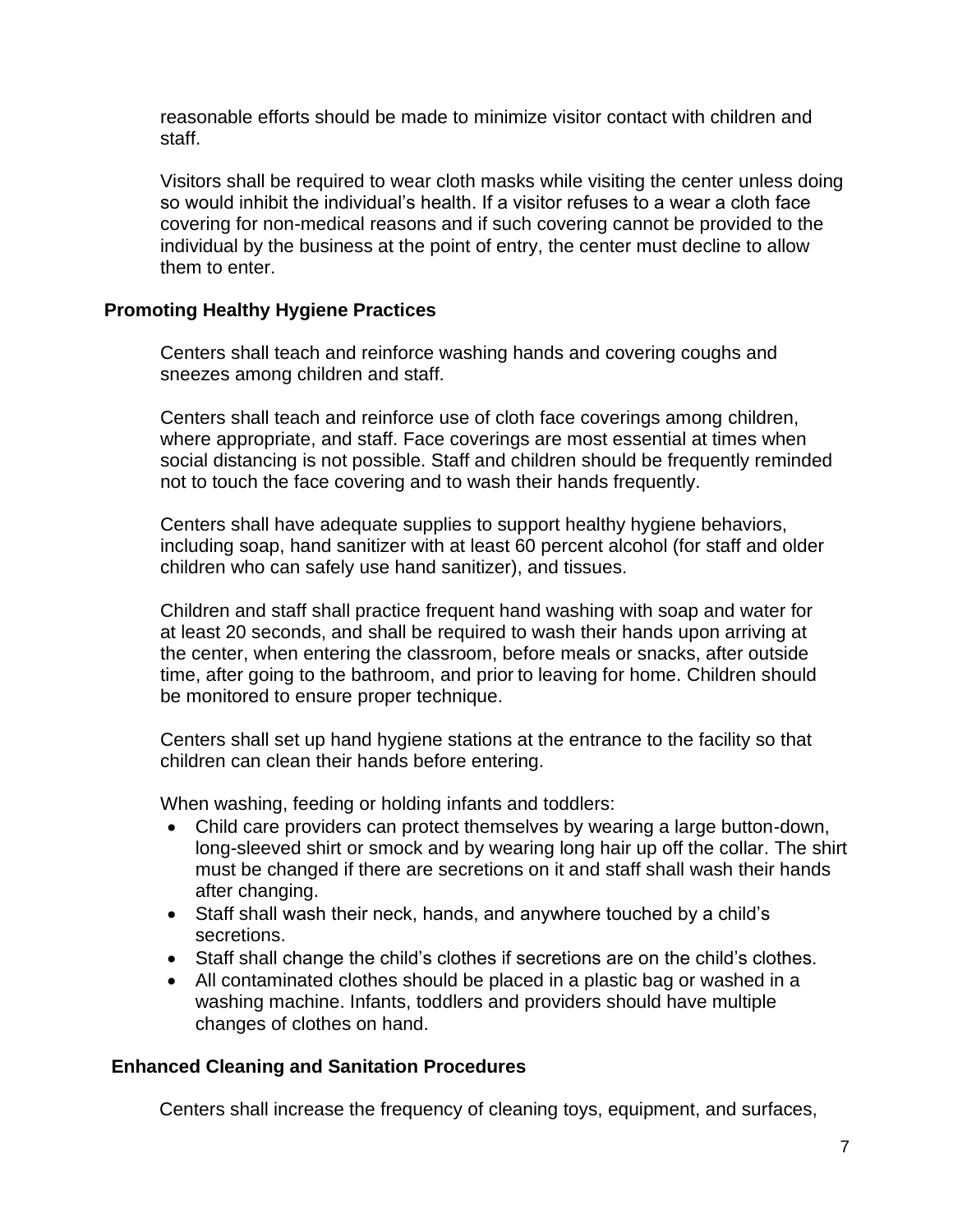especially doorknobs, light switches, countertops, and restrooms. Use alcohol wipes to clean keyboards and electronics and wash hands after use. Centers shall clean, sanitize, and disinfect frequently touched surfaces (e.g, playground equipment, door handles, sink handles) multiple times per day and shared objects between use. Cleaning shall be in accordance with the CDC's Guidance for Cleaning & Disinfecting Public Spaces, Workplaces, Businesses, Schools and Homes, a summary poster of which is attached to these standards and required to be posted prominently in centers. The [complete guidance](https://www.cdc.gov/coronavirus/2019-ncov/community/cleaning-disinfecting-decision-tool.html) is on the CDC website at [https://www.cdc.gov/coronavirus/2019-ncov/community/cleaning-disinfecting](https://www.cdc.gov/coronavirus/2019-ncov/community/cleaning-disinfecting-decision-tool.html)[decision-tool.html.](https://www.cdc.gov/coronavirus/2019-ncov/community/cleaning-disinfecting-decision-tool.html)

If groups of children are moving from one area to another in shifts, cleaning measures must be completed prior to the new group entering the area.

Toys and items that are not easily cleaned or disinfected (e.g., soft or plush toys) shall not be utilized in the center, though such items brought from home may be utilized if they are not shared, and returned home with the child each day for washing. Machine washable cloth toys should be used by one child at a time or not used at all. They should be laundered before they are used by another child.

Toys that children have placed in their mouths or are contaminated by body secretion or excretion shall be set aside until they are cleaned by hand by a person wearing gloves. Clean with water and detergent, rinse, sanitize with an EPA-registered disinfectant and air-dry or clean in a mechanical dishwasher.

On a daily basis, centers shall clean and then disinfect surfaces and objects that are touched often. This includes restrooms, water coolers, desks, countertops, doorknobs, computer keyboards, hands‐ on learning items, faucet handles, phones and toys. Disinfecting methods shall utilize Environmental Protection Agency [approved disinfectants](https://www.epa.gov/pesticide-registration/list-n-disinfectants-use-against-sars-cov-2) for use against COVID-19. (more information and product lists available here: https://www.epa.gov/pesticide-registration/list-ndisinfectants-use-against-sars-cov-2)

Centers shall ensure that HVAC systems continue to be maintained and operational. To the extent practicable, windows should be opened frequently to allow fresh air flow, and HVAC systems should be adjusted to allow for more fresh air to enter the facility.

Centers shall only use bedding that can be washed. Keep each child's bedding separate and store, in individually labeled bins, cubbies, or bags. Cots and mats should be labeled for each child. Bedding that touches a child's skin shall be cleaned weekly or before use by another child.

#### **Response Procedures for COVID-19 Symptoms or Exposure**

Any confirmed or suspected exposure to COVID-19 occurring in a child care center must immediately be reported to both the local department of health and the DCF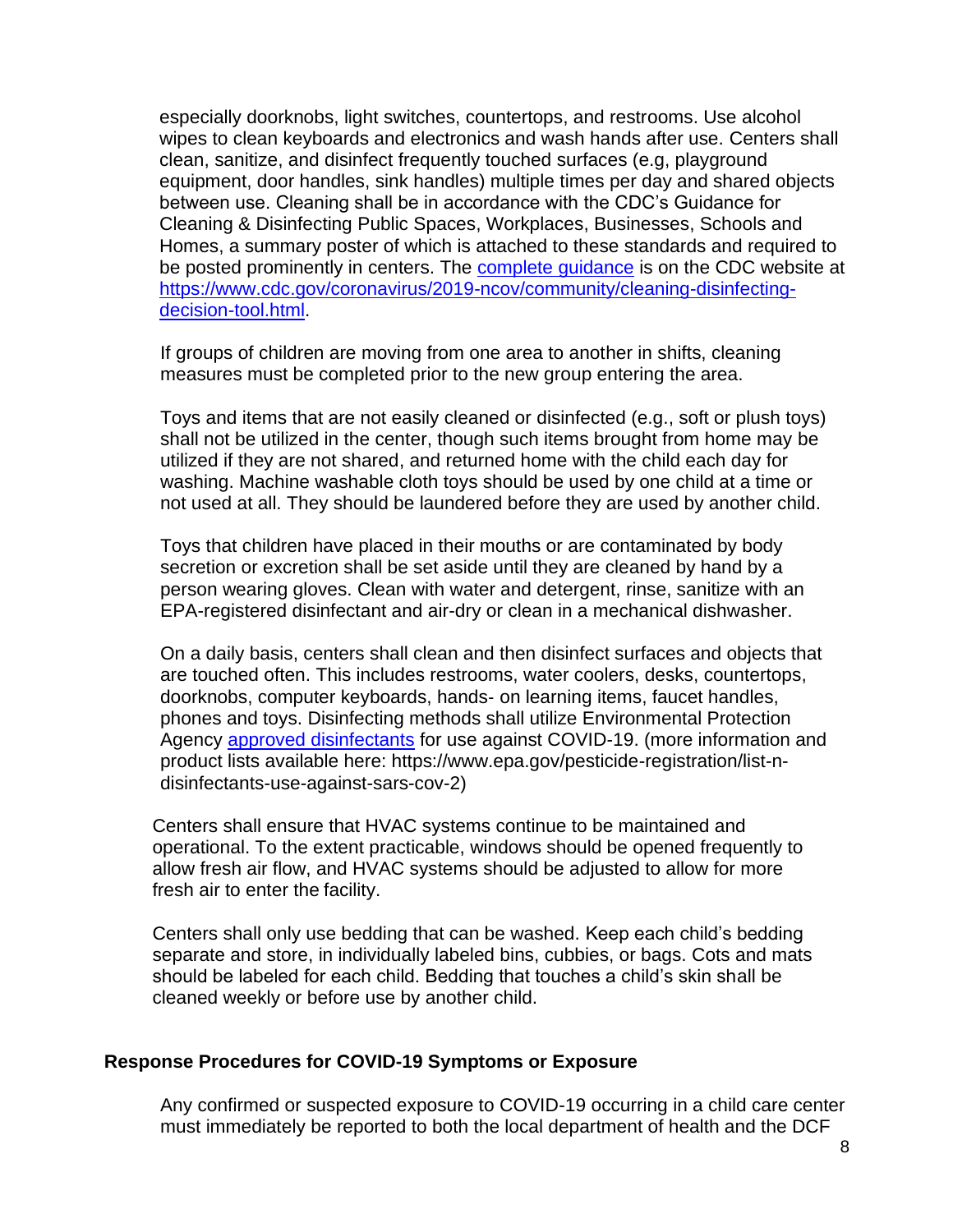### Office of Licensing.

### **Children or staff members who develop symptoms of COVID-19 while at the facility**

- If a child or staff member develops symptoms of COVID-19 while at the facility (e.g. fever of 100.4 or higher, cough, shortness of breath), immediately separate the person from the well people until the ill person can leave the facility. If the child has symptoms of COVID-19 (e.g. fever, cough, shortness of breath), the caregiver waiting with the child should remain as far away as safely possible from the child (preferably, 6 feet).
- If symptoms persist or worsen, they should call a health care provider for further guidance. Advise the employee or child's parent or caregiver to inform the facility immediately if the person is diagnosed with COVID-19.

### **Children or staff members who test positive for COVID-19**

- Centers that become aware of a COVID-19 positive case in their facility shall contact their [local health department](http://www.localhealth.nj.gov/) for quidance.
- Health officials will provide direction on whether a center should cease operations following the identification of a positive case in the facility. The duration may be dependent on staffing levels, outbreak levels in the community and severity of illness in the infected individual. Symptomfree children and staff should not attend or work at another facility during the closure.
- All rooms and equipment used by the infected person, and persons potentially exposed to that person, should be cleaned and disinfected in accordance with CDC guidance referenced above. Centers uncertain about the extent of potential exposure shall clean and sanitize all rooms.

## **Returning to Child Care After COVID-19 Diagnosis or Exposure**

If a staff member or child contracts or is exposed to COVID-19, they cannot be admitted to a center again until the criteria for lifting transmission based precautions and home isolation have been met. Those criteria are included n the Department of Health's guidance available here:

https://www.nj.gov/health/cd/documents/topics/NCOV/COVID-

QuickRef\_Discont\_Isolation\_and\_TBP.pdf

**Cleaning and Disinfecting after a Suspected or Confirmed COVID-19 Case**

For additional guidance on the cleaning and disinfection of rooms or areas that those with suspected or confirmed COVID-19 have visited, please see the Centers for Disease Control and Prevention's Coronavirus Disease 2019 [Environmental Cleaning and Disinfection](https://www.cdc.gov/coronavirus/2019-ncov/community/organizations/cleaning-disinfection.html) [Recommendations.](https://www.cdc.gov/coronavirus/2019-ncov/community/organizations/cleaning-disinfection.html)